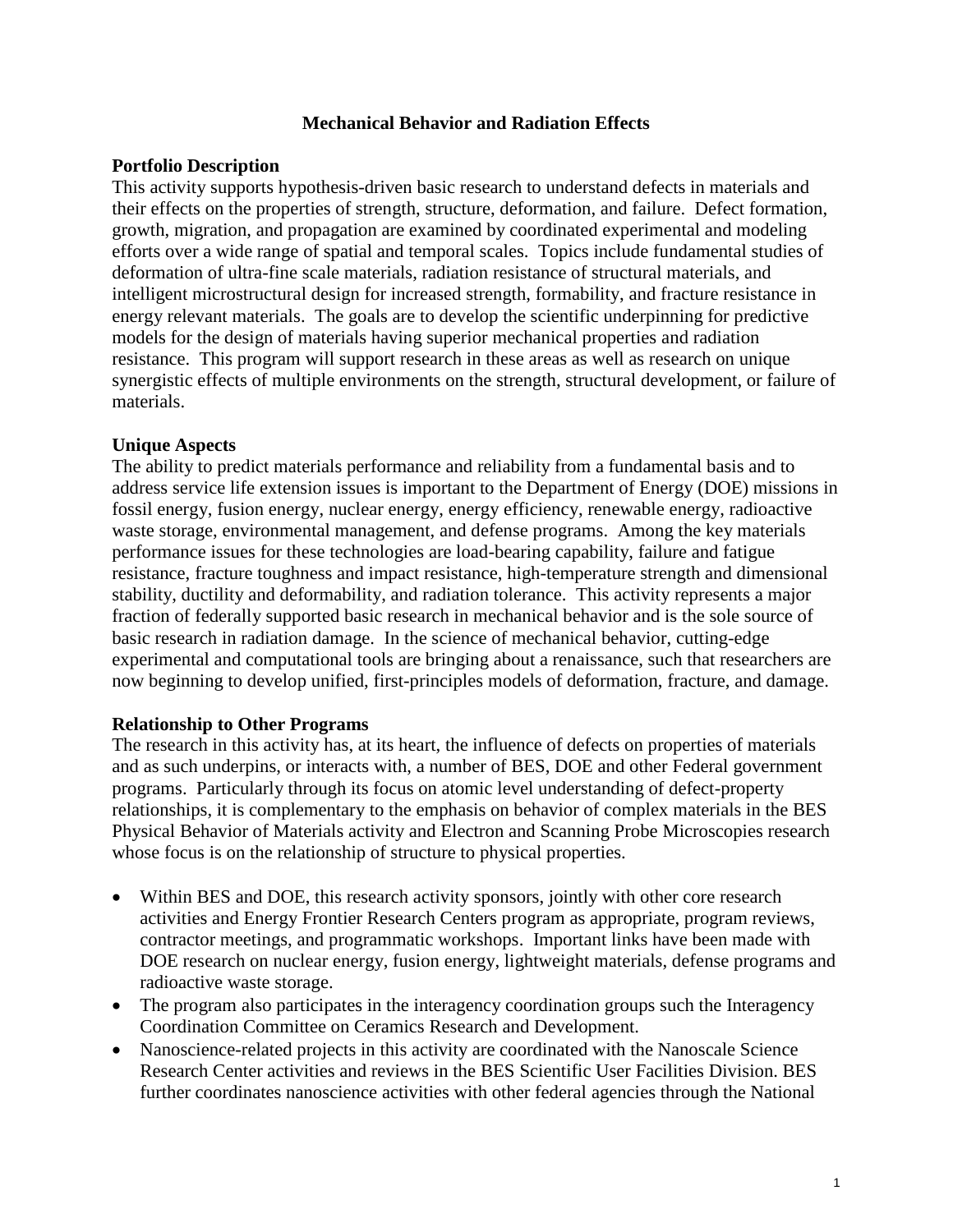Science and Technology Council (NSTC) Nanoscale Science, Engineering, and Technology Subcommittee that leads the National Nanotechnology Initiative.

• Predictive materials sciences activities and the associated theory, modeling, characterization and synthesis research are coordinated with other federal agencies through the NSTC Subcommittee on the Materials Genome Initiative.

## **Significant Accomplishments**

The Mechanical Behavior and Radiation Effects research activity has resulted in a variety of scientific accomplishments including the discovery of new materials that resist radiation damage; the understanding of new, tough ceramic materials; and the discovery of new analytical techniques and test methods that have impacted a number of research projects.

Recent accomplishments include:

- Based on a fundamental understanding of the role of fine-scaled precipitates, a new class of materials has been developed that can be used at relatively high operating temperatures without losing strength by microstructural evolution;
- Precise measurements of stress distribution during twinning of hexagonal close-packed materials, utilizing 3D x-ray diffraction to illustrate how these stresses are accommodated during compression;
- Developing a model for how specimen size and free surfaces affect the shape memory transitions in NiTi alloys using density functional theory;
- Demonstrating the effects of combined pressure and radiation on structural stability of ceramics such as  $Gd_2Zr_2O_7$ , in which irradiation under extreme pressures of a diamond anvil cell stabilized a non-equilibrium phase;
- Developed computational tools, along with synthetic and experimental capabilities, to design hybrid glasses with outstanding mechanical properties.

# **Mission Relevance**

The ability to predict materials performance and reliability and to address service life extension issues is important to the DOE mission areas of robust energy storage systems; fossil, fusion, and nuclear energy conversion; radioactive waste storage; environmental cleanup; and defense. Among the key materials performance goals for these technologies are good load-bearing capacity, failure and fatigue resistance, fracture toughness and impact resistance, hightemperature strength and dimensional stability, ductility and deformability, and radiation tolerance. Since materials from large-scale nuclear reactor components to nanoscale electronic switches undergo mechanical stress and may be subjected to ionizing radiation, this activity provides the fundamental scientific underpinning to enable the advancement of high-efficiency and safe energy generation, use, and storage as well as transportation systems.

### **Scientific Challenges**

Irradiation and deformation can push materials out of equilibrium, creating a dynamic system that has unexpected behaviors. Examples include severe plastic deformation that leads to nonequilibrium and highly radiation-resistant particles in oxide-dispersion-strengthen alloys, and radiation flux that creates 3-dimensional patterns or unexpected phase separations/morphologies. These are challenging to study because of the non-equilibrium nature, but can have profound influence on the development of new understanding and superior materials.